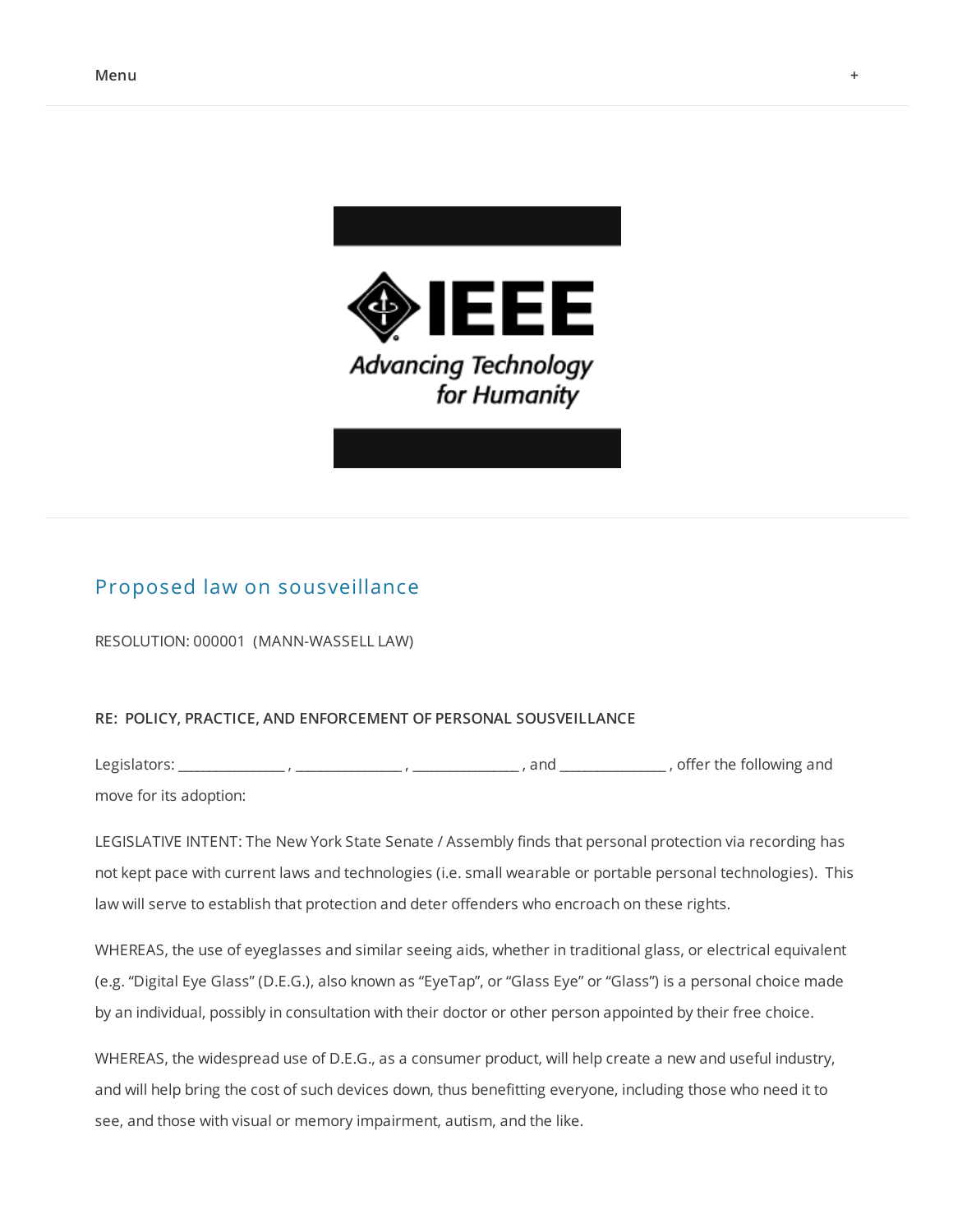WHEREAS, the most vulnerable members of society who use D.E.G. may benefit from visual memory or record of their experience, either in medical diagnosis (e.g. determination of environmental stress factors), or in solving crimes (e.g. crimes against the most vulnerable members of society).

WHEREAS, everyone, regardless of their ability, has a basic right to the data generated by their own senses.

WHEREAS, an apparatus that collects "Point-of-Eye" (PoE) data is less privacy-intrusive than surveillance cameras and other cameras that collect data from another point-of-view.

WHEREAS, surveillance cameras, i.e. cameras that are not PoE, give sight to previously inanimate objects, as well as sight from unusual viewing angles, such as looking from high vantage points, onto people's private balconies, into their windows, and the like.

WHEREAS, sousveillance cameras like D.E.G. merely give sight to vantage points where sight already exists (i.e. the human eye).

WHEREAS, surveillance cameras, by their nature of not being attached to people, do not follow the social norms of people (e.g. its not polite to stare, and if you're alone and nobody else is there, you can still be spied upon by a surveillance camera)

WHEREAS, sousveillance cameras, by the very fact that they are attached to people, do follow these social norms.

WHEREAS, sousveillance is therefore much less privacy-invasive than surveillance, and by an analogy: as with single-party versus multi-party recording of telephone conversations.

WHEREAS, people are at least as valuable as merchandise in a department store, or the like.

WHEREAS, people deserve, or at least should be able to assert, at least the same level of protection of their own person, as does a department store of its merchandise.

WHEREAS, the rights of people, in their person, should be at least as great as the rights of buildings and other inanimate objects that can and do record their own spaces and environs.

WHEREAS, video recording devices have long been acceptable for personal use.

WHEREAS, people should be able to capture video recording of their personal space for self protection and accurate records in any public place (including restaurants); even establishments that ban such practice.

WHEREAS, a person, when being placed under surveillance, has a right to also make their own recording in order to ensure the integrity of the surveillance recording (e.g. that it not be falsified, edited, taken out-ofcontext, or the like).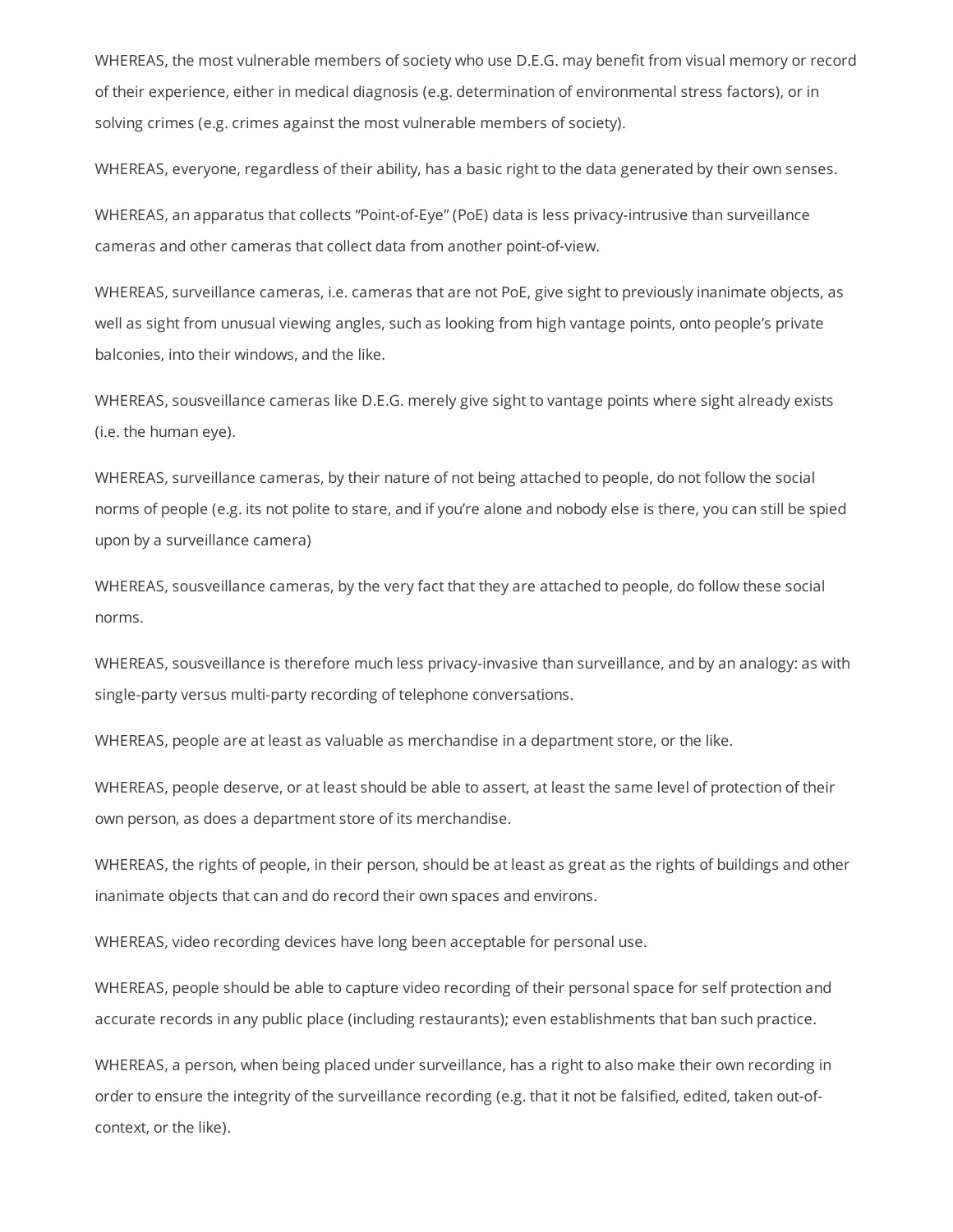WHEREAS, laws have not kept pace with new technologies like D.E.G., nor ubiquitous mobile computers and cellphones that contain recording capabilities.

WHEREAS, numerous vision-based medical conditions can now be improved through the use of digital video eyewear.

WHEREAS, people need and desire to use automatic recognition programs such as OCR (Optical Character Recognition) of signage whether to assist the visually impaired, or to translate said signage to other languages.

WHEREAS, employees of some establishments, such as McDonalds, have physically assaulted patrons for photographing their menu, or the like.

WHEREAS, these very establishments use extensive surveillance cameras.

WHEREAS, these very establishments sometimes conveniently misplace or delete these surveillance recordings when they show that their employees are at fault.

WHEREAS, the courts have a right to see both sides of a story, and a person has a right to collect evidence of such physical assaults.

PENALTIES: a violation of this law shall be punishable as follows.

1) First Offence: any person or establishment that violates this law shall be guilty of a violation punishable of a fine of not less than two hundred and fifty (\$250) dollars.

2) Second Offense: any person or establishment that violates this law shall be guilty of a violation punishable of a fine of not less than five hundred (\$500) dollars.

3) Third Offence: any person or establishment that violates this law shall be guilty of a violation punishable of a fine of not less than one thousand (\$1000) dollars.

RESOLVED, that this Senate / Assembly in the state of New York adopt Mann-Wassell law

DEFINITIONS: Sousveillance refers to the recording of an activity by a participant in the activity typically by way of small wearable or portable personal technologies.

EFFECT ON OTHER LAWS: none. This law shall not in any way affect one's right to privacy. This law shall not affect any laws on waivers and releases for recording people on video.

APPLICABILITY: this law shall apply to all actions on or after the effective date of this law.

EFFECTIVE DATE: This Law shall take effect upon filing in the Office of the Secretary of State.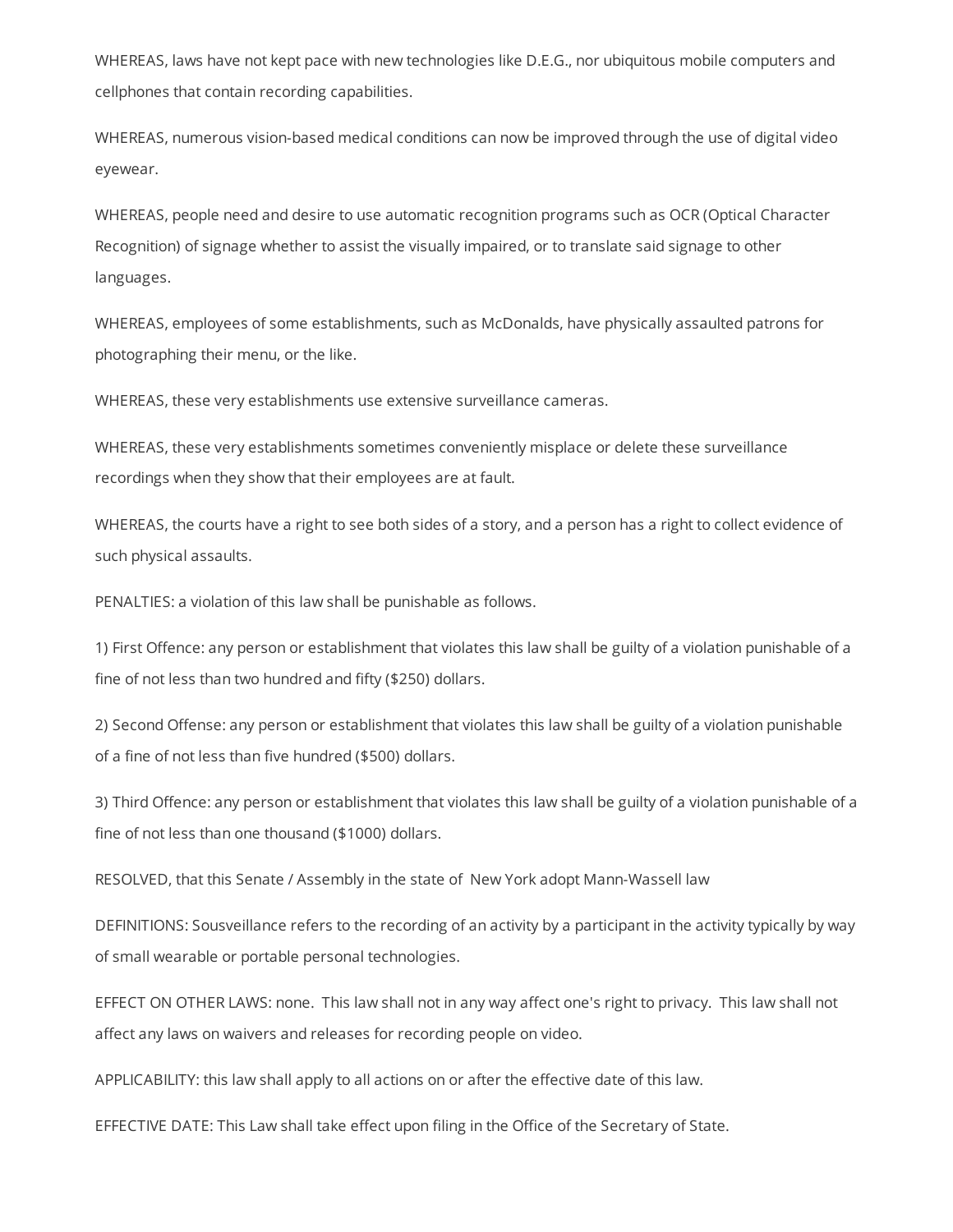FISCAL IMPACT: see attachment, no impact.

ATTACHMENTS: **<http://en.wikipedia.org/wiki/Sousveillance>**

STATE OF NEW YORK

IN WITNESS WHEREOF

Clerk of Senate / Assembly, Signature, Date

Posted on November 20, 2012

0 Likes / **[Comment](http://veillance.me/blog/2012/11/20/proposed-law-on-sousveillance#comments-50d4b704e4b0361e83386502)** / **Share** 

**[Newer](http://veillance.me/blog/2012/11/26/supreme-court-rejects-law-enforcement-prohibiting-people-from-recording-police-officers) / Older**

Comments (0) Subscribe via e-mail Subscribe via e-mail

Preview **Post Comment**